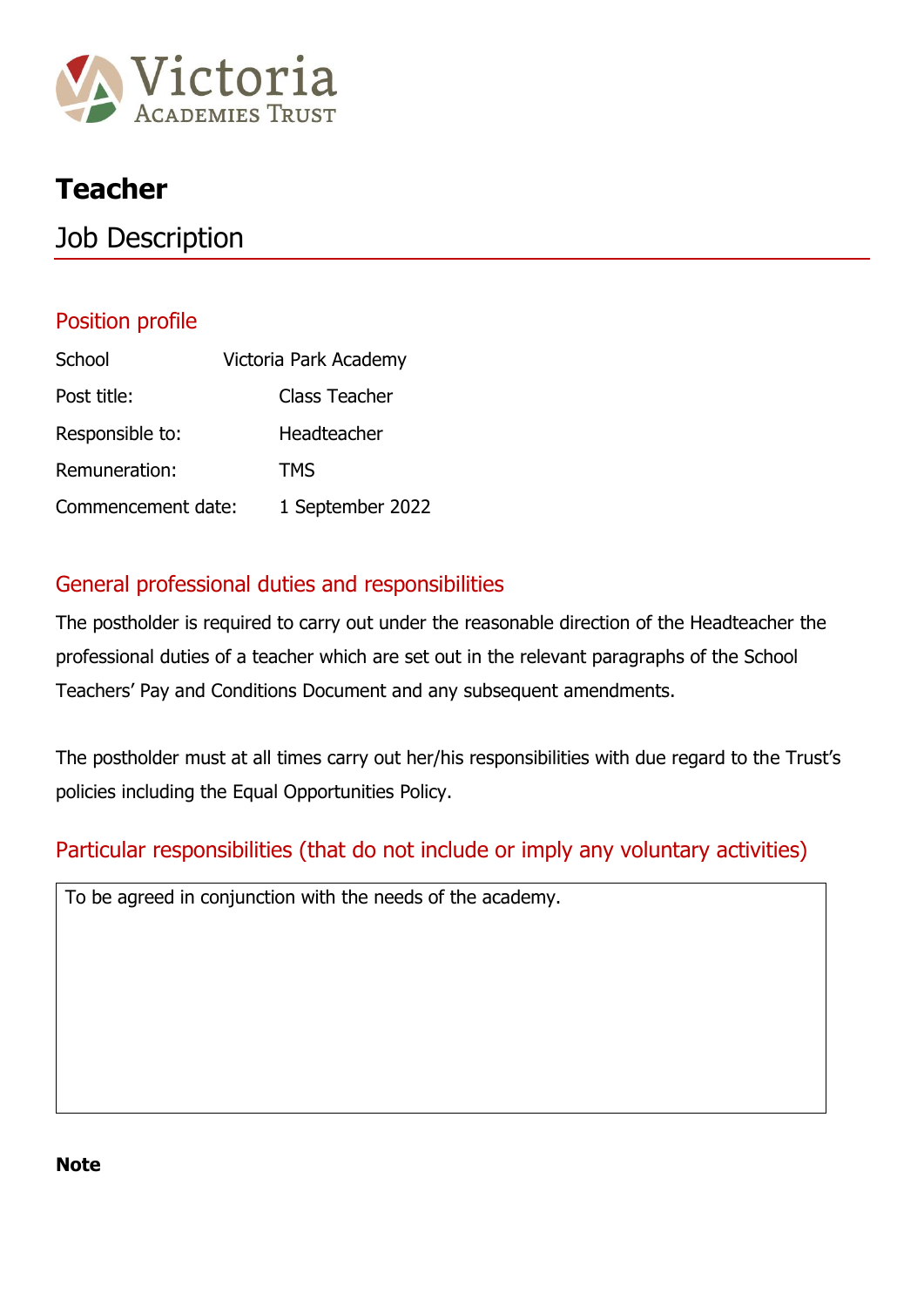

- 1. This job description is not necessarily a comprehensive definition of the post.
- 2. The particular duties and responsibilities listed above may be subject to reasonable change from time to time following consultation between the Headteacher with the postholder.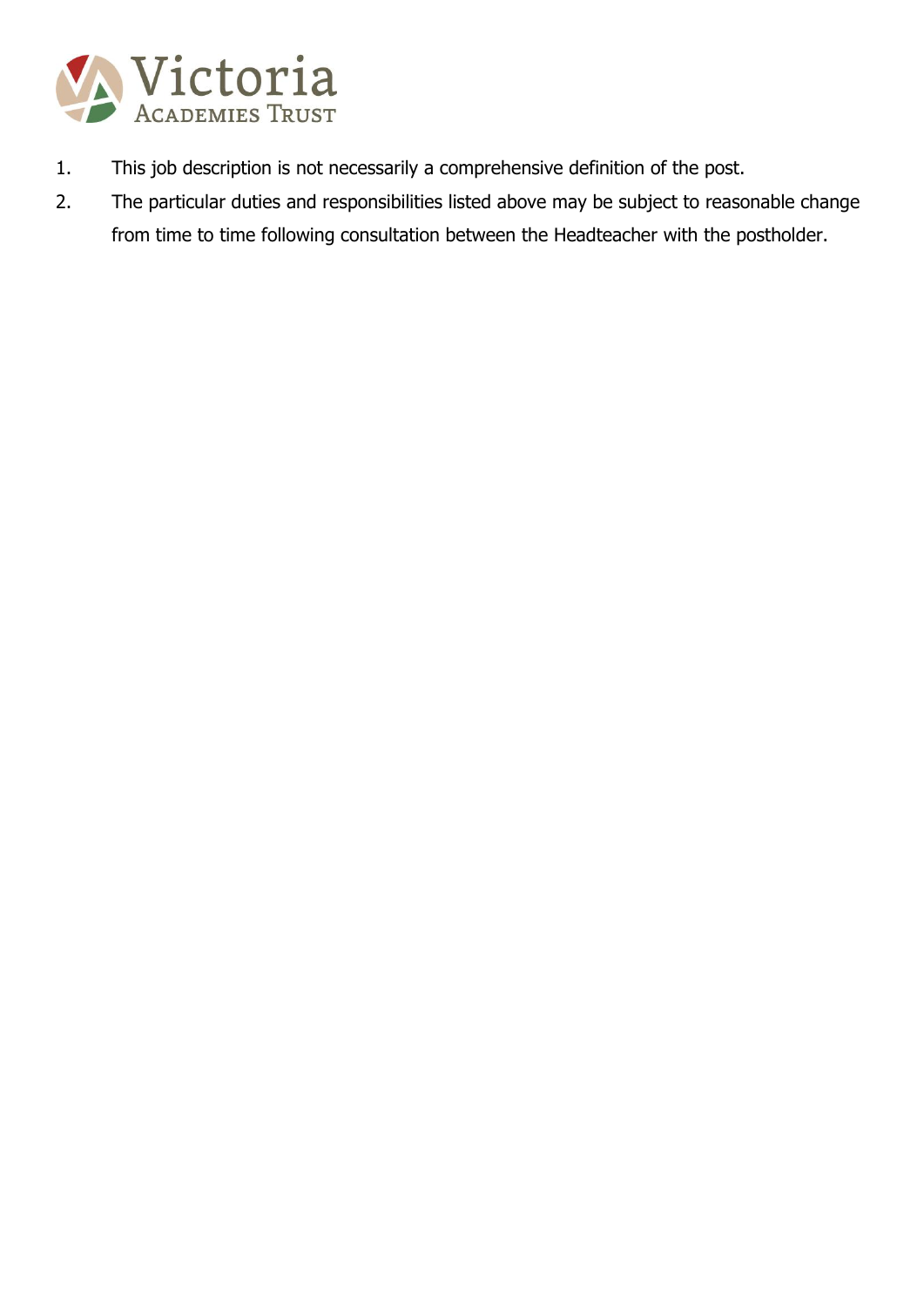

## **Teacher**

# Person Specification

|                                       | <b>Essential</b>                                                                                                                                                                                                                                                                                                                                                                                                                                                         | <b>Desirable</b>                                                                                                                                                                                                                                  |
|---------------------------------------|--------------------------------------------------------------------------------------------------------------------------------------------------------------------------------------------------------------------------------------------------------------------------------------------------------------------------------------------------------------------------------------------------------------------------------------------------------------------------|---------------------------------------------------------------------------------------------------------------------------------------------------------------------------------------------------------------------------------------------------|
| <b>Qualifications</b>                 | Qualified Teacher Status (QTS)                                                                                                                                                                                                                                                                                                                                                                                                                                           | Evidence of continuous<br>professional learning and<br>development.                                                                                                                                                                               |
| <b>Experience</b>                     | The Class Teacher should have<br>experience of teaching in the<br>key stage relevant to the post<br>applied.                                                                                                                                                                                                                                                                                                                                                             | In addition, the Class Teacher<br>might have experience of:<br>teaching across the whole<br>Primary age range;<br>working in partnership with<br>parents, families and the<br>community.                                                          |
| <b>Knowledge and</b><br>understanding | The Class Teacher should have<br>knowledge and understanding<br>of:<br>the theory and practice of<br>providing effectively for the<br>individual needs of all children<br>(e.g. classroom organisation<br>and learning strategies);<br>statutory National Curriculum<br>requirements at the<br>appropriate key stage;<br>the monitoring, assessment,<br>recording and reporting of<br>pupils' progress;<br>the statutory requirements of<br>legislation concerning Equal | In addition, the Class Teacher<br>might also have knowledge<br>and understanding of:<br>the preparation and<br>administration of statutory<br>National Curriculum tests;<br>the links between schools,<br>especially in a multi-academy<br>trust; |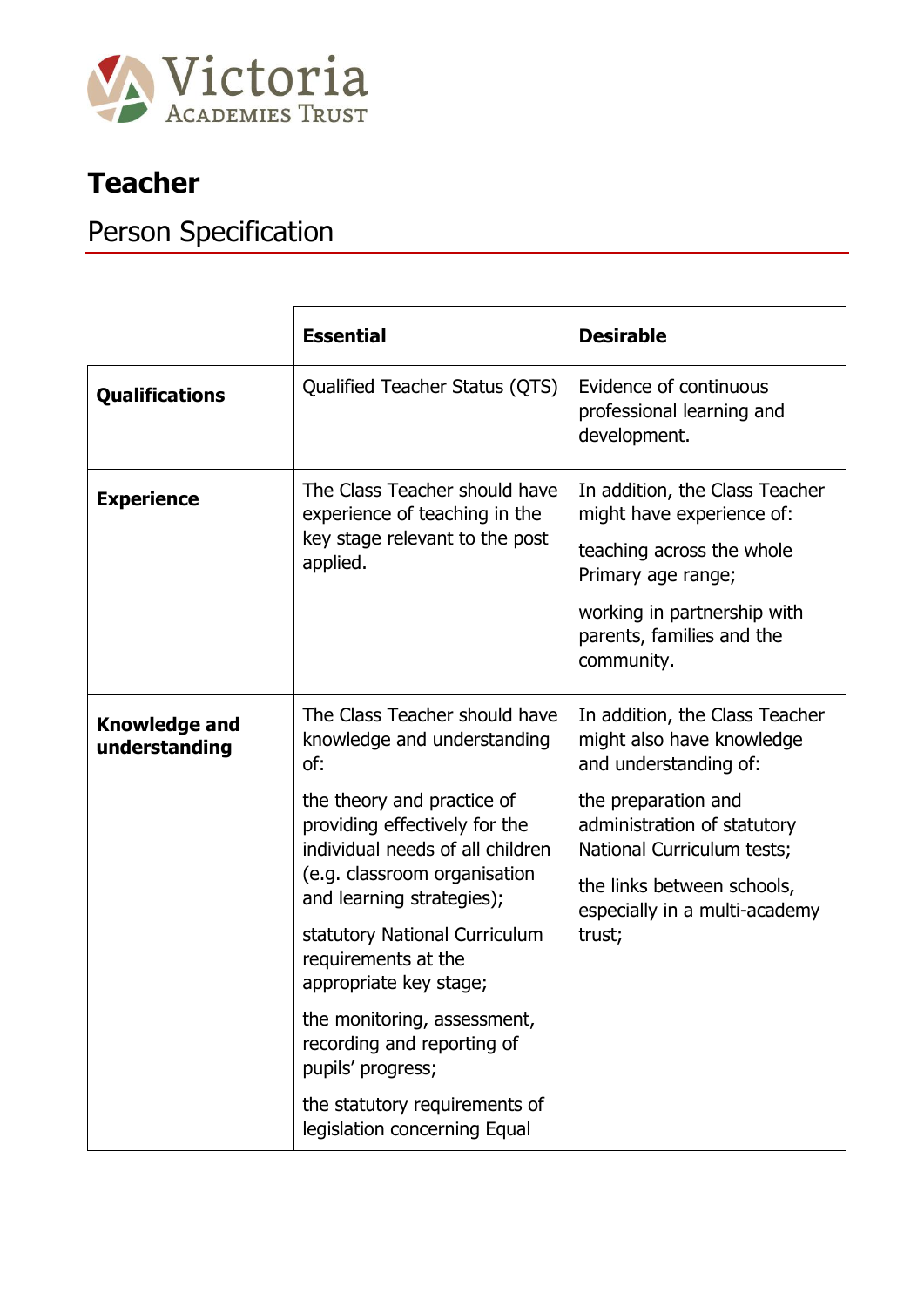

|                 | Opportunities, Health & Safety,<br>SEND and Child Protection;                              |                                                          |
|-----------------|--------------------------------------------------------------------------------------------|----------------------------------------------------------|
|                 | the positive links necessary<br>within school and with all its<br>stakeholders;            |                                                          |
|                 | effective teaching and learning<br>styles.                                                 |                                                          |
| <b>Skills</b>   | The Class Teacher will be able<br>to:                                                      | In addition, the Class Teacher<br>might also be able to: |
|                 | promote the trust's vision and<br>values positively;                                       | develop strategies for creating<br>community links;      |
|                 | develop good personal<br>relationships within a team;                                      | undertake action research;                               |
|                 | establish and develop close<br>relationships with parents,<br>governors and the community; |                                                          |
|                 | communicate effectively (both<br>orally and in writing) to a<br>variety of audiences;      |                                                          |
|                 | create a happy, challenging<br>and effective learning<br>environment.                      |                                                          |
| <b>Personal</b> | Values-led                                                                                 |                                                          |
| characteristics | Approachable                                                                               |                                                          |
|                 | Committed                                                                                  |                                                          |
|                 | Courageous                                                                                 |                                                          |
|                 | Enthusiastic                                                                               |                                                          |
|                 | Organised                                                                                  |                                                          |
|                 | Patient                                                                                    |                                                          |
|                 | Resourceful                                                                                |                                                          |
|                 | Kind                                                                                       |                                                          |
|                 |                                                                                            |                                                          |